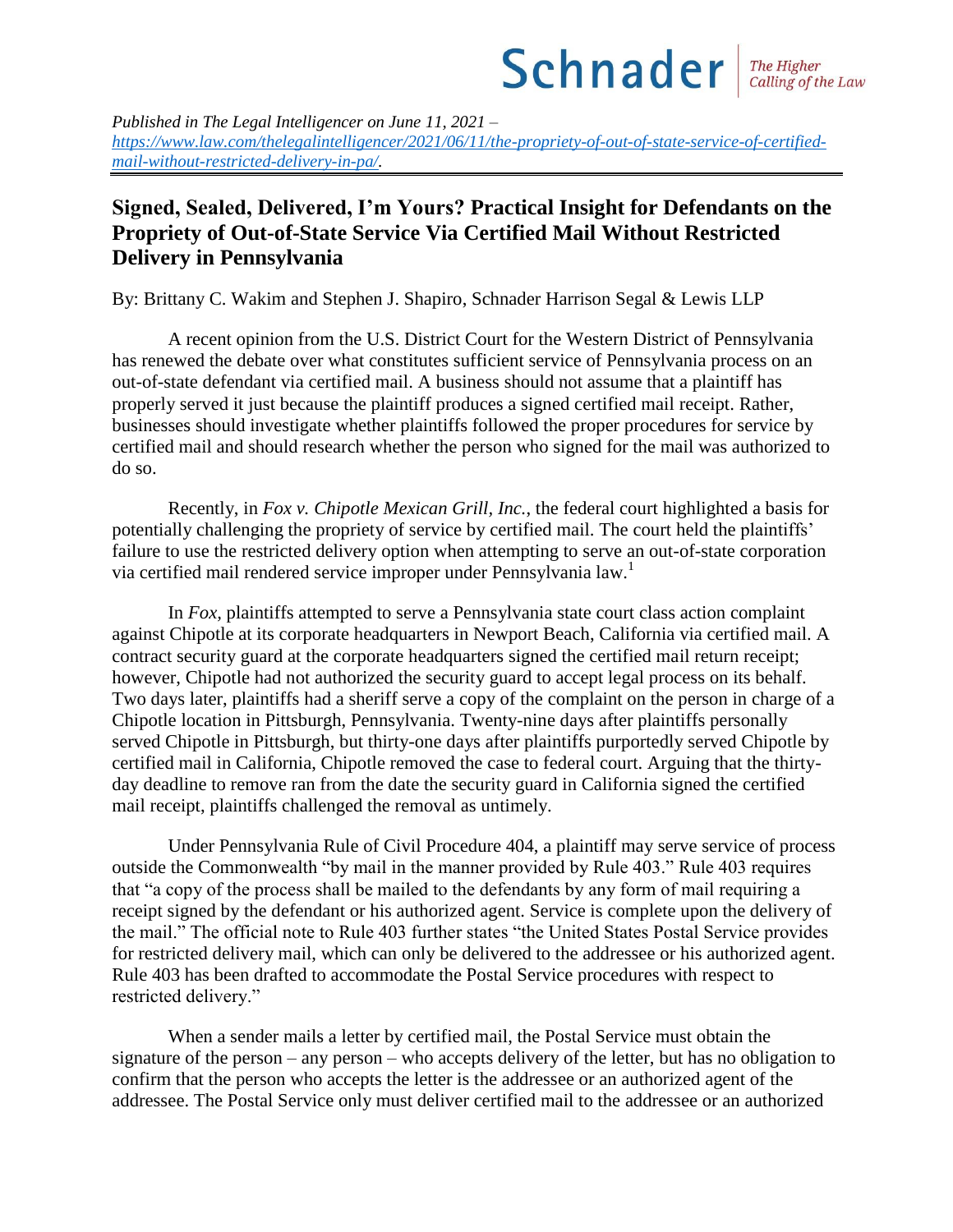agent if the sender selects (and pays the extra fee for) the restricted delivery option. Because the plaintiffs in *Fox* did not select the restricted delivery option when they sent the complaint by certified mail, the Postal Service delivered it to a security guard, who was not an authorized agent of Chipotle. The *Fox* court held that plaintiffs' attempted service via certified mail was improper; therefore, Chipotle timely removed the complaint after the plaintiffs properly served it in Pennsylvania.

When analyzing a challenge to the sufficiency of the recipient of service via certified mail, the federal courts in Pennsylvania, including the *Fox* court, have interpreted Rule 403 as requiring the use of the restricted delivery option in order to effectuate proper service on out-ofstate defendants. Certified mail alone, due to its lack of specific restrictions on the signatory, does not conform to the requirements set forth in Rules 404 and 403.

The *Fox* court also reiterated that a defendant does not need to "post a person at all hours to receive service." If the addressee or registered agent was unavailable to sign for the service, the plaintiffs had alternative options to effectuate service. Those other options included presenting a refusal to sign for service under Rule 405, or sending papers by sheriff to an alternative location (which plaintiffs eventually did). Ultimately, because plaintiffs' service via certified mail was improper, they failed to establish their burden of proof for proper service resulting in the denial of their motion to remand.

That said, the federal courts have not yet addressed a situation where a plaintiff fails to require restricted delivery, but an authorized agent nevertheless signs the certified mail receipt. Nor have any reported opinions addressed a situation where a sender selects restricted delivery when it mails process but the person who signs for the mail is not an authorized agent of the addressee. Rather, the *Fox* opinion deals with the situation where the person who signs a certified mail receipt is not an authorized agent to accept service for a defendant. In these situations, where a defendant challenges the propriety of service, the federal courts in Pennsylvania agree that proper service via certified mail requires restricted delivery.

Pennsylvania state courts also have not definitively resolved the issue. While the two state appellate courts have questioned whether the official note to Rule 403 should govern, the courts expressed those concerns in situations where the signatories held themselves out as agents of the defendants.<sup>2</sup> The state trial courts appear to be split on this issue.

In situations where challenging the propriety of service makes practical sense, a plaintiff's failure to require restricted delivery of certified mail could be an additional arrow in defense counsel's quiver. More generally, out-of-state defendants served with a Pennsylvania lawsuit by mail should consider: (1) investigating whether the plaintiff utilized restricted delivery; (2) identifying the person who signed for the mail; (3) analyzing whether the defendant had authorized the signatory to accept service; (4) determining whether the plaintiff effectuated service by other means; and (5) analyzing what effect, if any, the potential improper service may have on the initial litigation strategy.